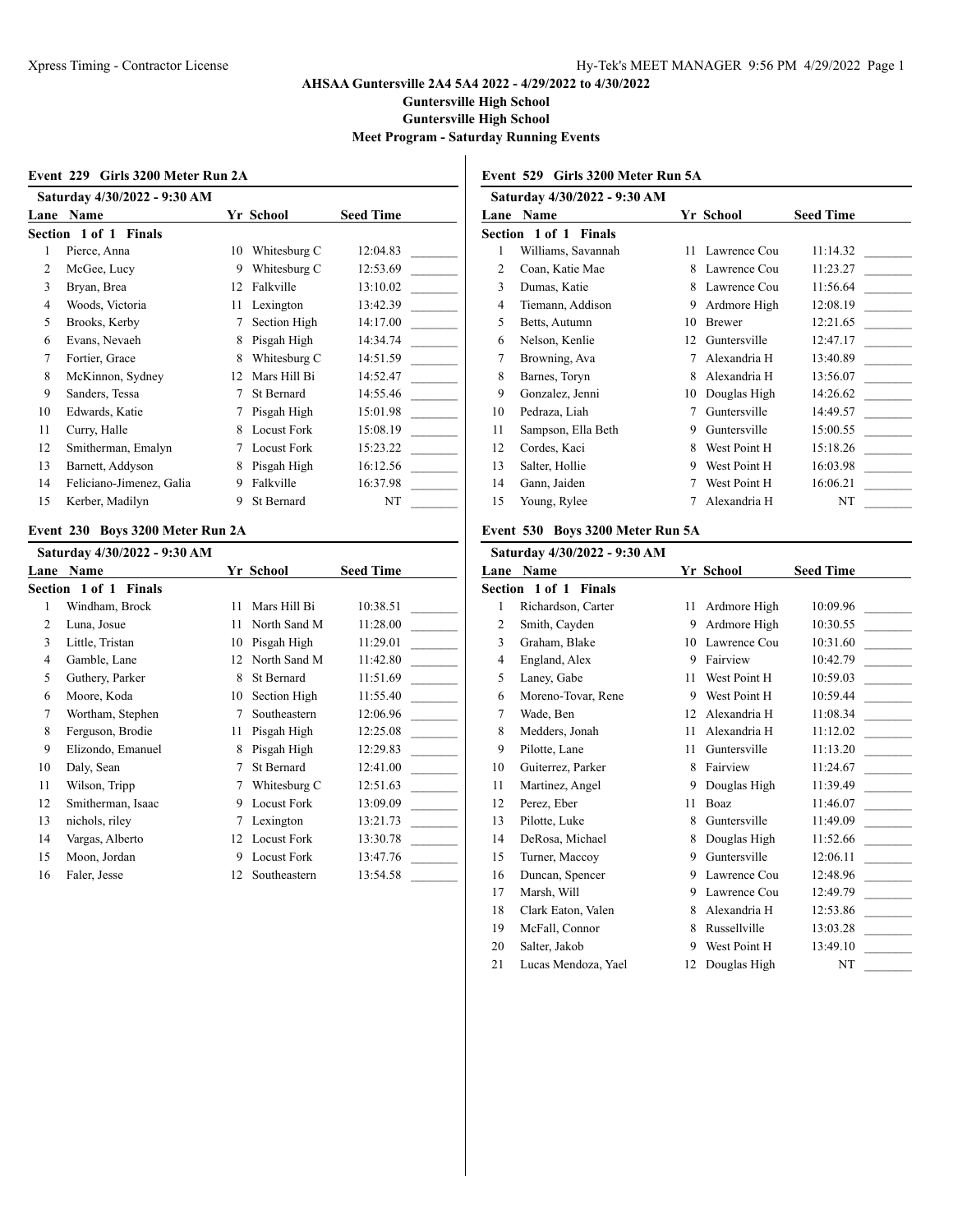**Guntersville High School**

**Guntersville High School**

### **Meet Program - Saturday Running Events**

#### **Event 231 Girls 4x100 Meter Relay 2A**

|                | Saturday 4/30/2022 - 11:30 AM |       |                  |  |  |  |
|----------------|-------------------------------|-------|------------------|--|--|--|
| Lane           | Team                          | Relay | <b>Seed Time</b> |  |  |  |
|                | Section 1 of 2 Finals         |       |                  |  |  |  |
| 2              | Whitesburg C                  | A     | 58.57            |  |  |  |
| $\mathbf{3}$   | Sand Rock                     | A     | 57.43            |  |  |  |
| $\overline{4}$ | Southeastern                  | А     | 58.02            |  |  |  |
| 5              | Locust Fork                   | A     | 58.70            |  |  |  |
|                | Section 2 of 2 Finals         |       |                  |  |  |  |
| $\mathcal{L}$  | Falkville                     | A     | 55.77            |  |  |  |
| $\mathcal{E}$  | Colbert Coun                  | A     | 52.10            |  |  |  |
| 4              | Section High                  | А     | 54.08            |  |  |  |
| 5              | Westbrook Ch                  | A     | 56.46            |  |  |  |
|                |                               |       |                  |  |  |  |

#### **Event 232 Boys 4x100 Meter Relay 2A**

|                | Saturday 4/30/2022 - 11:30 AM |       |         |
|----------------|-------------------------------|-------|---------|
|                | Lane Team                     | Relay | Prelims |
|                | Section 1 of 2 Finals         |       |         |
| 2              | Lexington                     | A     | 45.54   |
| 3              | Cleveland Hi                  | A     | 44.60   |
| 4              | Section High                  | A     | 44.91   |
| 5              | Tanner                        | A     | 45.90   |
|                | Section 2 of 2 Finals         |       |         |
| $\mathfrak{D}$ | Falkville                     | А     | 46.29   |
| 3              | Sand Rock                     | A     | 45.96   |
| 4              | Locust Fork                   | А     | 46.20   |
| 5              | North Sand M                  | А     | 46.62   |

## **Event 531 Girls 4x100 Meter Relay 5A**

|                | Saturday 4/30/2022 - 11:30 AM |       |                |
|----------------|-------------------------------|-------|----------------|
|                | Lane Team                     | Relay | <b>Prelims</b> |
|                | Section 1 of 2 Finals         |       |                |
| $\mathfrak{D}$ | Lee-Huntsvil                  | A     | 53.28          |
| 3              | West Point H                  | A     | 52.89          |
| 4              | Mae Jemison                   | A     | 52.97          |
| 5              | Guntersville                  | А     | 53.98          |
|                | Section 2 of 2 Finals         |       |                |
| $\mathcal{L}$  | <b>Brewer</b>                 | A     | 57.67          |
| 3              | Alexandria H                  | A     | 54.59          |
| 4              | Lawrence Cou                  | A     | 56.14          |
| 5              | Douglas High                  | A     | 58.26          |

#### **Event 532 Boys 4x100 Meter Relay 5A**

| Saturday 4/30/2022 - 11:30 AM |       |         |
|-------------------------------|-------|---------|
| Lane Team                     | Relay | Prelims |
| Section 1 of 2 Finals         |       |         |
| Lee-Huntsvil                  | А     | 44.55   |
| Boaz                          | А     | 43.77   |
| East Limesto                  | А     | 44.33   |
| Fairview                      | А     | 45.32   |

### **Section 2 of 2 Finals**

|               | Brewer         | Α | 46.77 |
|---------------|----------------|---|-------|
| $\mathcal{R}$ | Mae Jemison    | А | 45.37 |
|               | 4 Ardmore High | А | 45.58 |
| $\sim$        | Alexandria H   |   | 48.03 |

## **Event 221 Girls 100 Meter Hurdles 2A**

|   | Saturday 4/30/2022 - 11:50 AM |   |                   |                |
|---|-------------------------------|---|-------------------|----------------|
|   | <b>Lane Name</b>              |   | Yr School         | <b>Prelims</b> |
|   | <b>Section 1 of 2 Finals</b>  |   |                   |                |
| 2 | Readus, Baleigh               |   | 10 Southeastern   | 19.37          |
| 3 | Lopez, Amelia                 | 9 | Falkville         | 18.78          |
| 4 | Wortham, Sophie               |   | 10 Southeastern   | 18.90          |
| 5 | Fuller, Ashley                |   | 12 Colbert Coun   | 19.41          |
|   | Section 2 of 2 Finals         |   |                   |                |
|   | Roberson, Charli              | 8 | <b>St Bernard</b> | 20.14          |
| 3 | McBride, Abbi                 | 9 | <b>St Bernard</b> | 19.43          |
| 4 | Myers, Cindel                 |   | 12 Section High   | 20.01          |
| 5 | Armstrong, Morgan             |   | 12 Section High   | 20.35          |
|   |                               |   |                   |                |

# **Event 521 Girls 100 Meter Hurdles 5A**

|   | Saturday 4/30/2022 - 11:50 AM |    |                |                |
|---|-------------------------------|----|----------------|----------------|
|   | <b>Lane Name</b>              |    | Yr School      | <b>Prelims</b> |
|   | <b>Section 1 of 2 Finals</b>  |    |                |                |
| 2 | Hill, Allyson                 | 9  | Fairview       | 18.30          |
| 3 | Wells, Amaya                  | 8. | Mae Jemison    | 17.43          |
| 4 | Lane, Hannah                  | 9  | Guntersville   | 17.94          |
| 5 | Slaughter, Ashanti            |    | 10 Mae Jemison | 18.53          |
|   | <b>Section 2 of 2 Finals</b>  |    |                |                |
|   | Duncan, Sumira                | 9  | Alexandria H   | 20.09          |
| 3 | Bishop, Maggie                | 10 | Russellville   | 19.73          |
| 4 | Faulkner, Jaelyn              | 8  | West Point H   | 19.97          |
| 5 | Stewart, Anna Beth            | 8  | Alexandria H   | 20.10          |
|   |                               |    |                |                |

#### **Event 222 Boys 110 Meter Hurdles 2A**

|   | Saturday 4/30/2022 - 11:50 AM<br><b>Lane Name</b> |   | Yr School       | <b>Prelims</b> |
|---|---------------------------------------------------|---|-----------------|----------------|
|   | <b>Section 1 of 2 Finals</b>                      |   |                 |                |
| 2 | Gregerson, Dallas                                 |   | 12 Westbrook Ch | 19.69          |
| 3 | Privett, Hunter                                   |   | 12 Sand Rock    | 17.58          |
| 4 | Shepherd, Danny                                   |   | 10 Falkville    | 18.24          |
| 5 | Dyer, Seth                                        |   | 10 Section High | 19.76          |
|   | <b>Section 2 of 2 Finals</b>                      |   |                 |                |
| 2 | Killen, Brody                                     | 9 | Lexington       | 20.93          |
| 3 | White, Titus                                      |   | 10 Locust Fork  | 19.89          |
| 4 | Cox, Gunner                                       |   | 12 Sand Rock    | 20.40          |
| 5 | Cox, Gatlin                                       | 9 | Sand Rock       | 21.02          |
|   |                                                   |   |                 |                |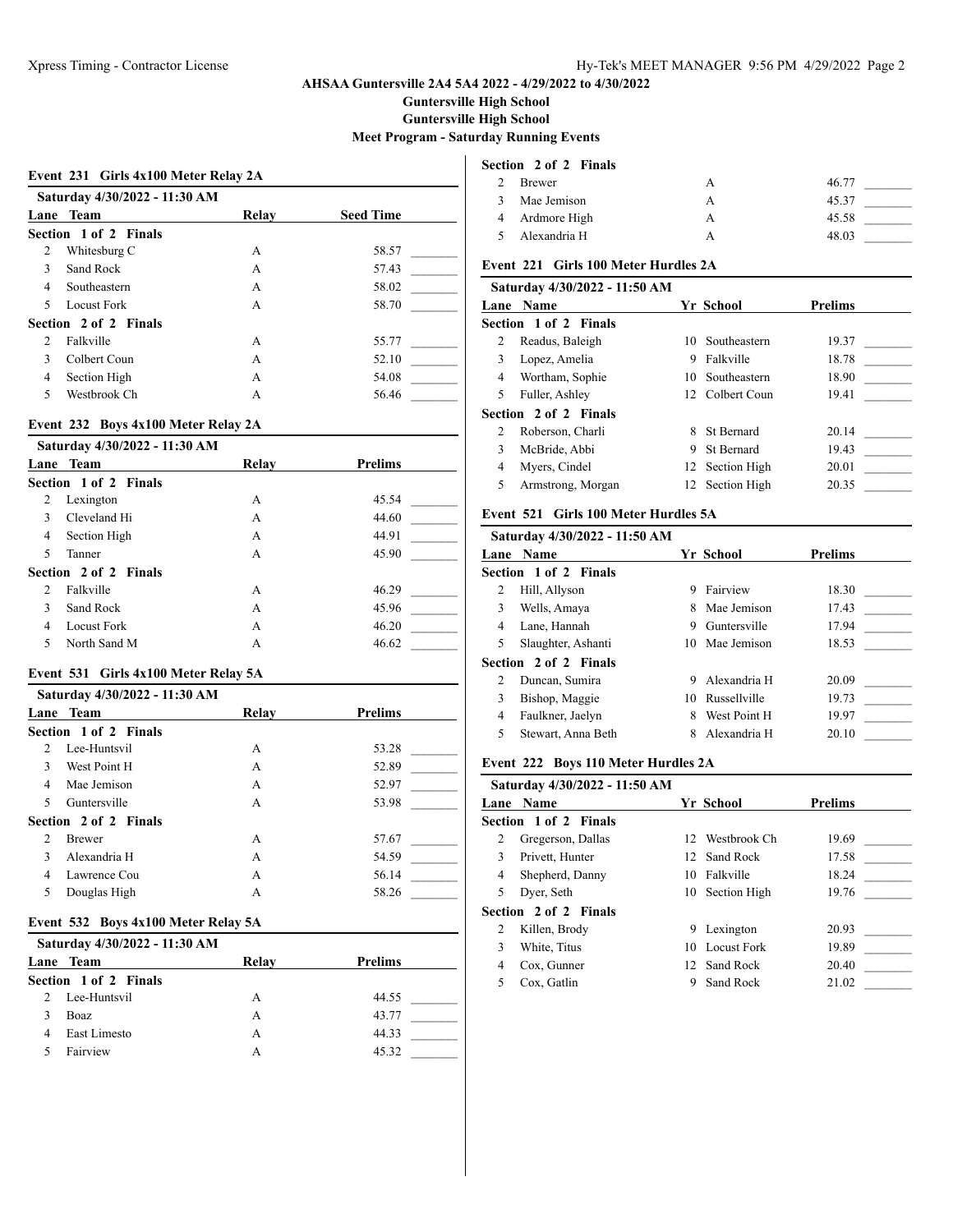**Guntersville High School**

**Guntersville High School**

**Meet Program - Saturday Running Events**

#### **Event 522 Boys 110 Meter Hurdles 5A**

|   | Saturday 4/30/2022 - 11:50 AM<br>Lane Name |     | Yr School       | <b>Prelims</b> |
|---|--------------------------------------------|-----|-----------------|----------------|
|   |                                            |     |                 |                |
|   | Section 1 of 2 Finals                      |     |                 |                |
| 2 | Chambers, Michael                          |     | 12 Fairview     | 18.29          |
| 3 | Bunn, Matthew                              |     | 12 Alexandria H | 16.36          |
| 4 | Killen, Anthony                            |     | 11 East Limesto | 16.78          |
| 5 | Carrol, Avery                              |     | 12 Sardis       | 18.49          |
|   | Section 2 of 2 Finals                      |     |                 |                |
| 2 | Teal, Braxton                              |     | 12 Sardis       | 19.47          |
| 3 | Ayers, Ja'Cobie                            |     | 10 Mae Jemison  | 18.64          |
| 4 | Hardin, Antonio                            | 9   | Mae Jemison     | 19.42          |
| 5 | Guyton, Elijah                             | 12. | Fairview        | 19.71          |

#### **Event 215 Girls 100 Meter Dash 2A**

|   | Saturday 4/30/2022 - 12:15 PM |     |                 |                |  |
|---|-------------------------------|-----|-----------------|----------------|--|
|   | Lane Name                     |     | Yr School       | <b>Prelims</b> |  |
|   | Section 1 of 2 Finals         |     |                 |                |  |
| 2 | Howard, Taliya                | 11  | Colbert Coun    | 13.75          |  |
| 3 | Boley, Kelsie                 | 11  | Tanner          | 13.51          |  |
| 4 | Ricks, Keeara                 | 11. | Colbert Coun    | 13.56          |  |
| 5 | Lewis, Lily                   | 12. | Gaston          | 13.92          |  |
|   | Section 2 of 2 Finals         |     |                 |                |  |
| 2 | Barber, Azaryah               | 9   | Sheffield       | 14.26          |  |
| 3 | Owens, Kenleigh               |     | 12 Section High | 14.04          |  |
| 4 | Ki, Ara Seay                  |     | Sheffield       | 14.19          |  |
| 5 | Countryman, Faith             | 11  | Westbrook Ch    | 14.33          |  |

# **Event 216 Boys 100 Meter Dash 2A**

| Saturday 4/30/2022 - 12:15 PM |     |           |                                                                                                                             |  |
|-------------------------------|-----|-----------|-----------------------------------------------------------------------------------------------------------------------------|--|
| Lane Name                     |     |           | <b>Prelims</b>                                                                                                              |  |
| Section 1 of 2 Finals         |     |           |                                                                                                                             |  |
| Patterson, Logan              |     |           | 11.67                                                                                                                       |  |
| Turner, Ryan                  |     |           | 11.54                                                                                                                       |  |
| Guster, Alex                  |     |           | 11.57                                                                                                                       |  |
| Dunn, Dawson                  |     |           | 11.87                                                                                                                       |  |
| Section 2 of 2 Finals         |     |           |                                                                                                                             |  |
| Bailey, Michael               | 11  | Sheffield | 11.99                                                                                                                       |  |
| Gilliland, Pierce             |     |           | 11.88                                                                                                                       |  |
| Parham, Karl                  |     |           | 11.92                                                                                                                       |  |
| Jones, Andrew                 | 12. |           | 11.99                                                                                                                       |  |
|                               |     |           | Yr School<br>12 Section High<br>12 Whitesburg C<br>12 Tanner<br>11 Locust Fork<br>12 Cleveland Hi<br>10 Tanner<br>Falkville |  |

#### **Event 515 Girls 100 Meter Dash 5A**

|   | Saturday 4/30/2022 - 12:15 PM |                 |                |  |
|---|-------------------------------|-----------------|----------------|--|
|   | Lane Name                     | Yr School       | <b>Prelims</b> |  |
|   | Section 1 of 2 Finals         |                 |                |  |
|   | Willingham, Ari               | 9 Russellville  | 13.68          |  |
|   | Walker, Jordyn                | 11 Alexandria H | 13.40          |  |
| 4 | Faulkner, Kaylee              | West Point H    | 13.53          |  |
|   | Faulkner, Jaelyn              | West Point H    | 13.78          |  |

## **Section 2 of 2 Finals**

|     | Hardin, Gillian | 9 Mae Jemison  | 14.16 |  |
|-----|-----------------|----------------|-------|--|
|     | Walker, Jaila   | 9 Lee-Huntsvil | 13.83 |  |
|     | Ervin, Kariah   | 8 Mae Jemison  | 13.97 |  |
| - 5 | Brown, Sarah    | 9 Brewer       | 14.20 |  |

# **Event 516 Boys 100 Meter Dash 5A**

|   | Saturday 4/30/2022 - 12:15 PM |                 |                |
|---|-------------------------------|-----------------|----------------|
|   | <b>Lane Name</b>              | Yr School       | <b>Prelims</b> |
|   | <b>Section 1 of 2 Finals</b>  |                 |                |
|   | Lawson, Kane                  | 10 Sardis       | 11.73          |
| 3 | Lacy, Cameron                 | 12 Lee-Huntsvil | 11.16          |
| 4 | Lambert, Carter               | 12 Boaz         | 11.20          |
| 5 | Burns, Garrett                | 11 Sardis       | 11.81          |
|   | Section 2 of 2 Finals         |                 |                |
|   | Evans, Kaleb                  | 12 Lee-Huntsvil | 11.86          |
| 3 | Martin, Jeffrey               | 12 Ardmore High | 11.81          |
| 4 | McCulloch, Airreon            | 12 Russellville | 11.82          |
| 5 | Jones, Johnathan              | 12 Mae Jemison  | 11.87          |
|   |                               |                 |                |

# **Event 223 Girls 300 Meter Hurdles 2A**

|   | Saturday 4/30/2022 - 12:30 PM |    |                    |                  |
|---|-------------------------------|----|--------------------|------------------|
|   | Lane Name                     |    | Yr School          | <b>Seed Time</b> |
|   | Section 1 of 3 Finals         |    |                    |                  |
| 2 | Inman, Abigail                | 8  | Whitesburg C       | 1:03.30          |
| 3 | Armstrong, Morgan             | 12 | Section High       | 1:00.18          |
| 4 | Allen, Kayla                  | 9  | <b>Locust Fork</b> | 1:03.16          |
| 5 | Rogers, Joslyn                | 10 | Tanner             | NT               |
|   | Section 2 of 3 Finals         |    |                    |                  |
| 1 | Jernigan, Braidynn            | 8  | Whitesburg C       | 59.21            |
| 2 | Bell, Natalee                 | 7  | <b>Locust Fork</b> | 59.05            |
| 3 | Lopez, Amelia                 | 9  | Falkville          | 55.59            |
| 4 | Myers, Cindel                 | 12 | Section High       | 58.67            |
| 5 | Callantine, Ensley            | 11 | Sand Rock          | 59.08            |
| 6 | Readus, Baleigh               | 10 | Southeastern       | 59.62            |
|   | Section 3 of 3 Finals         |    |                    |                  |
| 1 | Fuller, Ashley                | 12 | Colbert Coun       | 55.42            |
| 2 | Cooper, Kasey                 | 12 | Colbert Coun       | 55.02            |
| 3 | McBride, Abbi                 | 9  | St Bernard         | 53.53            |
| 4 | Wortham, Sophie               | 10 | Southeastern       | 54.48            |
| 5 | Heidrich, Ysabella            | 8  | Whitesburg C       | 55.36            |
| 6 | Roberson, Charli              | 8  | St Bernard         | 55.45            |
|   |                               |    |                    |                  |

# **Event 523 Girls 300 Meter Hurdles 5A**

| Saturday 4/30/2022 - 12:30 PM |                |                  |  |
|-------------------------------|----------------|------------------|--|
| <b>Lane Name</b>              | Yr School      | <b>Seed Time</b> |  |
| Section 1 of 4 Finals         |                |                  |  |
| Golden, Callie                | 7 Fairview     | 1:05.33          |  |
| Pace, Janie-Claire            | 7 Fairview     | 1:02.47          |  |
| Barnes, Lori                  | 12 Sardis      | 1:03.70          |  |
| Ford, Asia                    | 10 Mae Jemison | 1:07.46          |  |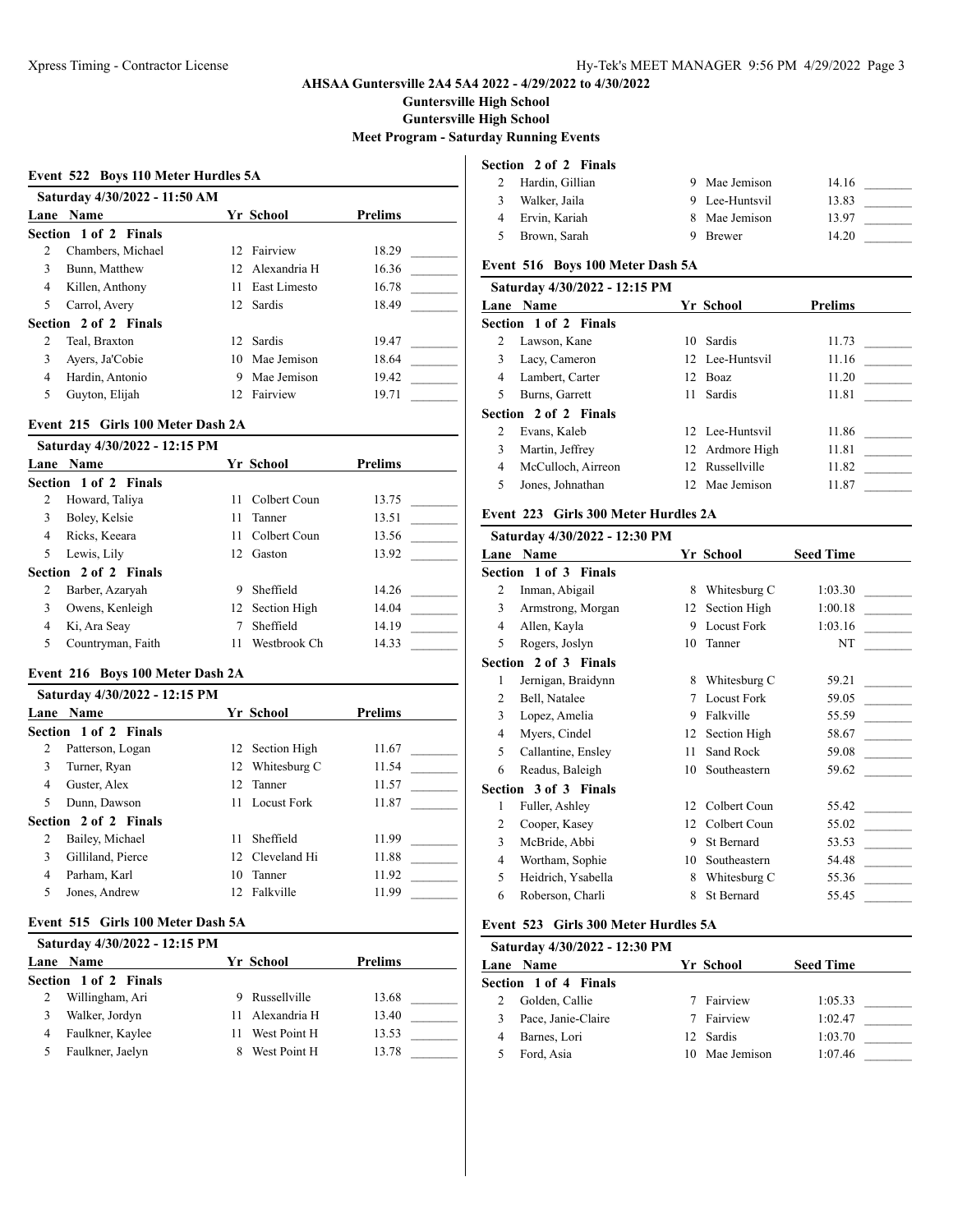**Guntersville High School**

**Guntersville High School**

### **Meet Program - Saturday Running Events**

|                | Section 2 of 4 Finals(Event 523 Girls 300 Meter Hurdles 5A) |    |              |         |
|----------------|-------------------------------------------------------------|----|--------------|---------|
| 2              | Faulkner, Camryn                                            | 8  | West Point H | 1:00.02 |
| 3              | LouAllen, Emily                                             | 8  | Lawrence Cou | 59.66   |
| 4              | Jeffers, Kylie                                              | 8  | Alexandria H | 59.87   |
| 5              | Watson, Mackenzie                                           | 10 | Alexandria H | 1:00.20 |
|                | Section 3 of 4 Finals                                       |    |              |         |
| 1              | Louallen, Maggie                                            | 8  | Lawrence Cou | 59.13   |
| 2              | Wells, Baylor                                               | 10 | West Point H | 57.53   |
| 3              | Wells, Brooklynn                                            | 11 | West Point H | 55.01   |
| $\overline{4}$ | Hill, Allyson                                               | 9  | Fairview     | 56.93   |
| 5              | McDonald, Stella                                            | 8  | Lawrence Cou | 57.56   |
|                | Section 4 of 4 Finals                                       |    |              |         |
| 1              | Duncan, Sumira                                              | 9  | Alexandria H | 54.63   |
| 2              | Wells, Amaya                                                | 8  | Mae Jemison  | 52.35   |
| 3              | Slaughter, Ashanti                                          | 10 | Mae Jemison  | 50.02   |
| $\overline{4}$ | Lane, Hannah                                                | 9  | Guntersville | 51.30   |
| 5              | Bonds, Jadyn                                                | 11 | Guntersville | 54.10   |
| 6              | Newman, Anna                                                | 10 | Guntersville | 54.94   |

## **Event 224 Boys 300 Meter Hurdles 2A**

|                | Saturday 4/30/2022 - 12:30 PM |    |                    |                  |
|----------------|-------------------------------|----|--------------------|------------------|
|                | Lane Name                     |    | Yr School          | <b>Seed Time</b> |
|                | Section 1 of 4 Finals         |    |                    |                  |
| $\mathbf{1}$   | defoor, landon                | 8  | Colbert Coun       | NT               |
| $\overline{c}$ | Underwood, William            | 9  | Colbert Coun       | NT               |
| 3              | Acosta, Jeremy                | 12 | Cleveland Hi       | NT               |
| $\overline{4}$ | Rainey, Kaiden                | 10 | Colbert Coun       | NT               |
| 5              | Jackson, Zakian               | 8  | Tanner             | NT               |
|                | Section 2 of 4 Finals         |    |                    |                  |
| $\mathbf{1}$   | Harris, Caden                 | 9  | Southeastern       | 58.22            |
| $\overline{c}$ | Willis, Ethan                 | 9  | Cleveland Hi       | 56.55            |
| 3              | Chaparro, Leo                 | 9  | Section High       | 56.00            |
| 4              | Bickel, Riggs                 | 8  | Whitesburg C       | 56.21            |
| 5              | Gengler, Indy                 | 7  | Southeastern       | 57.09            |
|                | Section 3 of 4 Finals         |    |                    |                  |
| 1              | Conn, Easton                  | 9  | <b>Locust Fork</b> | 54.75            |
| 2              | Cox, Gunner                   | 12 | Sand Rock          | 51.31            |
| 3              | Lemmond, Carson               | 10 | Whitesburg C       | 50.71            |
| $\overline{4}$ | Edgil, Dylan                  | 8  | Cleveland Hi       | 51.26            |
| 5              | Dyer, Seth                    | 10 | Section High       | 53.25            |
| 6              | Montalvo, Miquel              | 10 | Southeastern       | 55.15            |
|                | Section 4 of 4 Finals         |    |                    |                  |
| $\mathbf{1}$   | White, Titus                  | 10 | Locust Fork        | 48.13            |
| $\overline{2}$ | Shepherd, Danny               | 10 | Falkville          | 47.06            |
| 3              | Watson, Jack                  | 10 | Sand Rock          | 43.37            |
| $\overline{4}$ | Patterson, Logan              | 12 | Section High       | 43.75            |
| 5              | Martin, Jackson               | 12 | Westbrook Ch       | 47.60            |
| 6              | Privett, Hunter               | 12 | Sand Rock          | 48.30            |
|                |                               |    |                    |                  |

| Event 524 Boys 300 Meter Hurdles 5A |                               |    |               |                  |  |  |
|-------------------------------------|-------------------------------|----|---------------|------------------|--|--|
|                                     | Saturday 4/30/2022 - 12:30 PM |    |               |                  |  |  |
| Lane                                | <b>Name</b>                   |    | Yr School     | <b>Seed Time</b> |  |  |
|                                     | Section 1 of 4 Finals         |    |               |                  |  |  |
| 1                                   | Hurlbutt, Nathan              | 7  | <b>Brewer</b> | 57.54            |  |  |
| $\overline{2}$                      | Ayers, Ja'Cobie               | 10 | Mae Jemison   | 53.29            |  |  |
| 3                                   | Pounders, Nicklaus            | 10 | Russellville  | 51.65            |  |  |
| $\overline{4}$                      | Roberson, Garit               | 10 | West Point H  | 53.18            |  |  |
| 5                                   | Duncan, Spencer               | 9  | Lawrence Cou  | 54.20            |  |  |
| 6                                   | Watson, Zachary               | 9  | Alexandria H  | 58.09            |  |  |
|                                     | Section 2 of 4 Finals         |    |               |                  |  |  |
| 1                                   | Guyton, Elijah                | 12 | Fairview      | 50.17            |  |  |
| $\overline{2}$                      | Perry, Kolten                 | 10 | West Point H  | 48.25            |  |  |
| 3                                   | Simpson, Lukas                | 11 | <b>Brewer</b> | 48.10            |  |  |
| $\overline{4}$                      | Posey, Will                   | 9  | Lawrence Cou  | 48.24            |  |  |
| 5                                   | Williams, Damarkus            | 10 | Alexandria H  | 48.50            |  |  |
| 6                                   | Smith, Dawson                 | 9  | West Point H  | 51.12            |  |  |
|                                     | Section 3 of 4 Finals         |    |               |                  |  |  |
| 1                                   | Leamon, Lamont                | 10 | Mae Jemison   | 47.92            |  |  |
| $\overline{c}$                      | Hardin, Antonio               | 9  | Mae Jemison   | 47.12            |  |  |
| 3                                   | Teal, Braxton                 | 12 | Sardis        | 46.91            |  |  |
| $\overline{4}$                      | Smith, Jai                    | 11 | Russellville  | 47.09            |  |  |
| 5                                   | Parker, Kain                  | 10 | Lawrence Cou  | 47.69            |  |  |
| 6                                   | Chambers, Michael             | 12 | Fairview      | 47.98            |  |  |
|                                     | Section 4 of 4 Finals         |    |               |                  |  |  |
| 1                                   | Garcia, Steven                | 12 | Douglas High  | 45.44            |  |  |
| $\overline{2}$                      | Cooper, Eli                   | 11 | Russellville  | 44.72            |  |  |
| 3                                   | Killen, Anthony               | 11 | East Limesto  | 42.57            |  |  |
| $\overline{4}$                      | Bunn, Matthew                 | 12 | Alexandria H  | 43.35            |  |  |
| 5                                   | Cobb, Reese                   | 11 | <b>Boaz</b>   | 45.18            |  |  |
| 6                                   | Carrol, Avery                 | 12 | Sardis        | 45.65            |  |  |
|                                     |                               |    |               |                  |  |  |

#### **Event 217 Girls 200 Meter Dash 2A**

|    | Saturday 4/30/2022 - 1:00 PM |    |                 |                |
|----|------------------------------|----|-----------------|----------------|
|    | <b>Lane Name</b>             |    | Yr School       | <b>Prelims</b> |
|    | <b>Section 1 of 2 Finals</b> |    |                 |                |
| 2  | Amos, Fin                    | 8  | Whitesburg C    | 28.45          |
| 3  | Ricks, Keeara                |    | 11 Colbert Coun | 27.36          |
| 4  | Boley, Kelsie                | 11 | Tanner          | 28.13          |
| 5. | Barber, Azaryah              | 9  | Sheffield       | 28.76          |
|    | <b>Section 2 of 2 Finals</b> |    |                 |                |
| 2  | Ki, Ara Seay                 |    | Sheffield       | 29.03          |
| 3  | Kyker, Ella                  | 9  | Falkville       | 28.79          |
| 4  | Lewis, Lily                  | 12 | Gaston          | 28.85          |
| 5  | Owens, Kenleigh              |    | 12 Section High | 29.06          |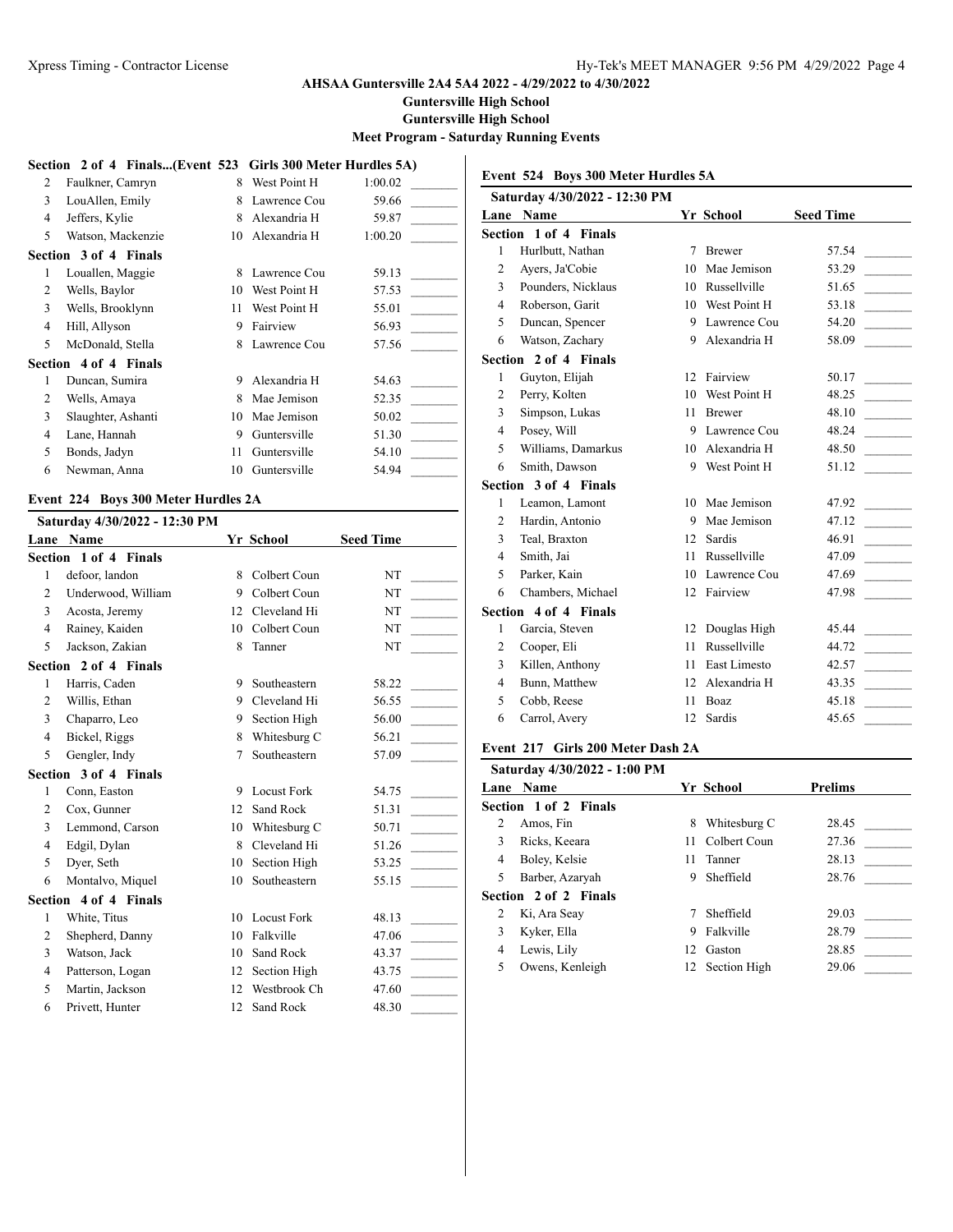**Guntersville High School**

**Guntersville High School**

**Meet Program - Saturday Running Events**

#### **Event 218 Boys 200 Meter Dash 2A**

|   | Saturday 4/30/2022 - 1:00 PM<br>Lane Name | Yr School       | <b>Prelims</b> |  |
|---|-------------------------------------------|-----------------|----------------|--|
|   | Section 1 of 2 Finals                     |                 |                |  |
| 2 | Guster, Alex                              | 12 Tanner       | 23.71          |  |
| 3 | Turner, Ryan                              | 12 Whitesburg C | 23.59          |  |
| 4 | Graham, Tru                               | 12 Sand Rock    | 23.69          |  |
| 5 | Robertson, Sage                           | 12 Westbrook Ch | 23.79          |  |
|   | Section 2 of 2 Finals                     |                 |                |  |
| 2 | Gamble, Lane                              | 12 North Sand M | 24.42          |  |
| 3 | Gilliland, Pierce                         | 12 Cleveland Hi | 23.91          |  |
| 4 | Dunn, Dawson                              | 11 Locust Fork  | 24.32          |  |
| 5 | Jones, Andrew                             | 12 Falkville    | 24.46          |  |

#### **Event 517 Girls 200 Meter Dash 5A**

|   | Saturday 4/30/2022 - 1:00 PM |    |              |                |  |
|---|------------------------------|----|--------------|----------------|--|
|   | Lane Name                    |    | Yr School    | <b>Prelims</b> |  |
|   | Section 1 of 2 Finals        |    |              |                |  |
| 2 | Ervin, Kariah                | 8  | Mae Jemison  | 28.45          |  |
| 3 | Walker, Jordyn               | 11 | Alexandria H | 27.47          |  |
| 4 | Willingham, Ari              | 9  | Russellville | 28.29          |  |
| 5 | Faulkner, Jaelyn             | 8  | West Point H | 28.89          |  |
|   | Section 2 of 2 Finals        |    |              |                |  |
| 2 | Ellis, Reighan               | 9  | Ardmore High | 29.13          |  |
| 3 | Nichols, Darby               | 8  | Fairview     | 28.96          |  |
| 4 | Faulkner, Kaylee             | 11 | West Point H | 29.05          |  |
| 5 | Escobedo, Nayeli             | 10 | Guntersville | 29.42          |  |
|   |                              |    |              |                |  |

#### **Event 518 Boys 200 Meter Dash 5A**

|   | Saturday 4/30/2022 - 1:00 PM |     |                  |                |  |
|---|------------------------------|-----|------------------|----------------|--|
|   | Lane Name                    |     | <b>Yr School</b> | <b>Prelims</b> |  |
|   | <b>Section 1 of 2 Finals</b> |     |                  |                |  |
| 2 | Burns, Garrett               | 11  | Sardis           | 23.58          |  |
| 3 | Lacy, Cameron                |     | 12 Lee-Huntsvil  | 22.90          |  |
| 4 | Lambert, Carter              | 12. | Boaz             | 23.27          |  |
| 5 | Ross, Antonio                | 11  | Alexandria H     | 23.68          |  |
|   | Section 2 of 2 Finals        |     |                  |                |  |
| 2 | Evans, Kaleb                 |     | 12 Lee-Huntsvil  | 23.97          |  |
| 3 | Lacy, Corbin                 | 11  | East Limesto     | 23.93          |  |
| 4 | McCulloch, Airreon           |     | 12 Russellville  | 23.94          |  |
|   | Petrowski, Eric              | 10  | East Limesto     | 24.06          |  |

**Event 225 Girls 800 Meter Run 2A**

| Saturday 4/30/2022 - 1:15 PM |                             |                |                    |                  |  |
|------------------------------|-----------------------------|----------------|--------------------|------------------|--|
| Lane                         | Name                        |                | Yr School          | <b>Seed Time</b> |  |
| Section                      | $1$ of $3$<br><b>Finals</b> |                |                    |                  |  |
| 1                            | Smitherman, Emalyn          | 7              | <b>Locust Fork</b> | 3:05.50          |  |
| $\overline{2}$               | Parker, Jadyn               | 10             | Mars Hill Bi       | 3:06.98          |  |
| 3                            | Vldez, Liletzt              | 9              | Cleveland Hi       | 3:08.43          |  |
| 4                            | Brown, Laily                | 8              | Pisgah High        | 3:11.39          |  |
| 5                            | Harrison, Briana            | 8              | Westbrook Ch       | 3:13.30          |  |
| 6                            | Pritchett, Paisley          | 8              | North Sand M       | 3:16.00          |  |
| 7                            | Williams, Matilda           | 9              | Lexington          | 3:17.22          |  |
| 8                            | Freeman, Audrey             | 7              | Southeastern       | 3:20.13          |  |
| 9                            | Grosso, Jessica             | 12             | Lexington          | 3:31.96          |  |
| 10                           | Hancock, Addison            | 9              | Section High       | 3:42.68          |  |
|                              | Section 2 of 3 Finals       |                |                    |                  |  |
| 1                            | Woods, Victoria             | 11             | Lexington          | 2:54.56          |  |
| $\overline{c}$               | Jonathan, Jasmine           | 9              | Section High       | 2:55.80          |  |
| 3                            | Sanders, Tessa              | 7              | St Bernard         | 2:57.63          |  |
| 4                            | Stephens, Kenna             | 12             | Westbrook Ch       | 2:59.37          |  |
| 5                            | McKinnon, Sydney            | 12             | Mars Hill Bi       | 2:59.60          |  |
| 6                            | Freeman, Alyssa             | 9              | Southeastern       | 3:00.08          |  |
| 7                            | Tarpley, Kaylee             | 10             | West End Hig       | 3:00.80          |  |
| 8                            | Anders, Aubree              | 8              | Falkville          | 3:01.52          |  |
| 9                            | Lewis, Destiny              | 7              | Pisgah High        | 3:02.00          |  |
| 10                           | Morgan, Maggie              | 12             | Westbrook Ch       | 3:04.36          |  |
|                              | Section 3 of 3 Finals       |                |                    |                  |  |
| $\mathbf{1}$                 | Driskill, Emily             | 10             | Whitesburg C       | 2:35.88          |  |
| 2                            | Pierce, Anna                | 10             | Whitesburg C       | 2:36.25          |  |
| 3                            | Bryan, Brea                 | 12             | Falkville          | 2:37.63          |  |
| $\overline{4}$               | Amos, Haynes                | 10             | Whitesburg C       | 2:39.64          |  |
| 5                            | Curry, Halle                | 8              | <b>Locust Fork</b> | 2:40.50          |  |
| 6                            | Kerber, Madilyn             | 9              | <b>St Bernard</b>  | 2:46.28          |  |
| 7                            | Stiefel, Katelin            | 7              | Sand Rock          | 2:49.61          |  |
| 8                            | Evans, Nevaeh               | 8              | Pisgah High        | 2:53.00          |  |
| 9                            | Callantine, Ensley          | 11             | Sand Rock          | 2:53.01          |  |
| 10                           | Fotheringham, Shirley       | $\overline{7}$ | Falkville          | 2:53.24          |  |

#### **Event 226 Boys 800 Meter Run 2A**

|      | Saturday 4/30/2022 - 1:15 PM |    |              |                  |
|------|------------------------------|----|--------------|------------------|
| Lane | <b>Name</b>                  |    | Yr School    | <b>Seed Time</b> |
|      | Section 1 of 3 Finals        |    |              |                  |
| 1    | Smitherman, Isaac            | 9  | Locust Fork  | 2:43.45          |
| 2    | nichols, riley               | 7  | Lexington    | 2:47.38          |
| 3    | Rainey, Kaiden               | 10 | Colbert Coun | 2:50.80          |
| 4    | Vega, Giovanny               | 9  | Section High | 2:52.01          |
| 5    | Bishop, Clay                 | 12 | Westbrook Ch | 2:58.19          |
| 6    | Kennedy, Ryelee              | 9  | Cleveland Hi | 3:01.76          |
| 7    | Smith, Taylor                | 8  | Falkville    | 3:03.74          |
| 8    | Yoder, Caleb                 | 9  | Sand Rock    | NT               |
| 9    | Acosta, Jeremy               | 12 | Cleveland Hi | NT               |
| 10   | Lemmond, Carson              | 10 | Whitesburg C | NT               |
| 11   | Lard, Jake                   | 8  | Lexington    | NT               |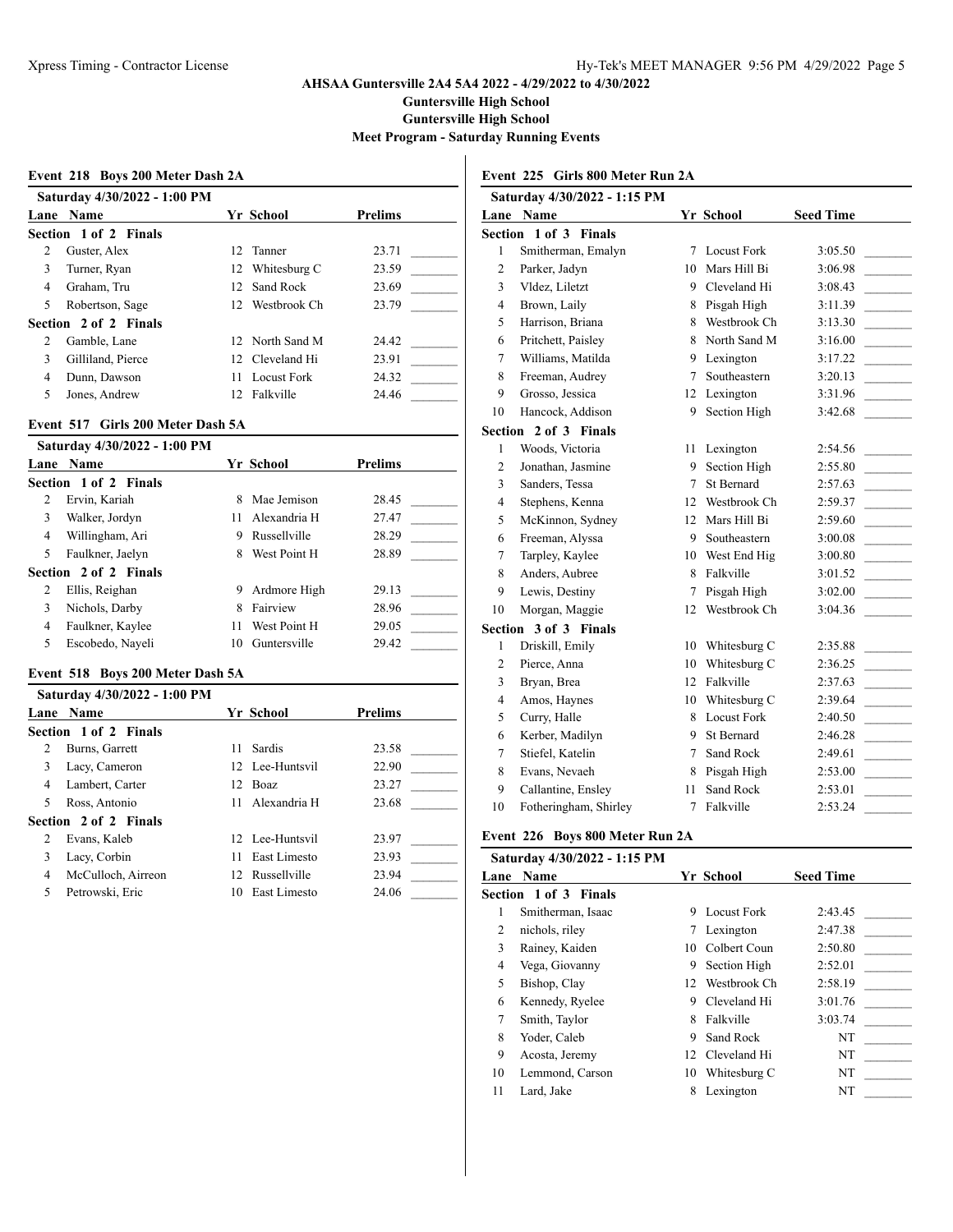**Guntersville High School**

**Guntersville High School**

## **Meet Program - Saturday Running Events**

| Clark, Will           | 11 | Whitesburg C       | 2:32.44                                                |
|-----------------------|----|--------------------|--------------------------------------------------------|
| Ramirez, Juan         | 10 | Tanner             | 2:32.67                                                |
| Wortham, Stephen      | 7  | Southeastern       | 2:33.14                                                |
| Daly, Sean            | 7  | St Bernard         | 2:34.18                                                |
| Elizondo, Emanuel     | 8  | Pisgah High        | 2:35.37                                                |
| Moon, Jordan          | 9  | <b>Locust Fork</b> | 2:36.13                                                |
| Underwood, William    | 9  | Colbert Coun       | 2:38.12                                                |
| Miller, Mason         | 10 | Westbrook Ch       | 2:39.60                                                |
| Freeman, Andrew       | 7  | Whitesburg C       | 2:40.91                                                |
| Brown, Hayden         | 11 | Tanner             | 2:42.40                                                |
| Presley, Colby        | 12 | Section High       | 2:42.68                                                |
| Holland, Noah         | 9  | North Sand M       | 2:43.44                                                |
| Section 3 of 3 Finals |    |                    |                                                        |
| Dale, Ben             | 11 | Sand Rock          | 2:08.71                                                |
| Windham, Brock        | 11 | Mars Hill Bi       | 2:13.19                                                |
| Bruce, Ben            | 10 | Sand Rock          | 2:19.49                                                |
| Little, Tristan       | 10 | Pisgah High        | 2:23.00                                                |
| Ferguson, Brodie      | 11 | Pisgah High        | 2:25.00                                                |
| Faler, Jesse          | 12 | Southeastern       | 2:25.11                                                |
| Hooper, Andy          | 10 | Southeastern       | 2:25.29                                                |
| Morris, Abel          | 8  | St Bernard         | 2:28.53                                                |
| Guthery, Parker       | 8  | St Bernard         | 2:29.64                                                |
| Hood, Paul            | 9  | Lexington          | 2:30.21                                                |
|                       |    |                    |                                                        |
| Rosas, Leonardo       | 11 | Tanner             | 2:30.93                                                |
|                       |    |                    | Section 2 of 3 Finals(Event 226 Boys 800 Meter Run 2A) |

### **Event 525 Girls 800 Meter Run 5A**

|      | Saturday 4/30/2022 - 1:15 PM |    |               |                  |
|------|------------------------------|----|---------------|------------------|
| Lane | <b>Name</b>                  |    | Yr School     | <b>Seed Time</b> |
|      | <b>Section 1 of 2 Finals</b> |    |               |                  |
| 1    | Betterton, Grace             | 11 | Ardmore High  | 2:59.24          |
| 2    | Holland, Keri                | 8  | Sardis        | 3:06.06          |
| 3    | Harper, Madison              | 10 | <b>Brewer</b> | 3:06.40          |
| 4    | Kimbril, KeLeigh-Rae         | 8  | West Point H  | 3:07.96          |
| 5    | Aragon, Belinda              | 10 | Douglas High  | 3:15.01          |
| 6    | Tercero, Juana               | 8  | Douglas High  | 3:16.28          |
| 7    | Adeyemo, Unique              |    | East Limesto  | 3:17.37          |
| 8    | Guzman, Yeira                | 8  | Brewer        | 3:21.71          |
| 9    | Barahona, Jennifer           | 11 | Douglas High  | 3:22.84          |
| 10   | Pratt, Elizabeth             |    | Sardis        | 3:25.96          |
| 11   | Oaks, Hope                   |    | Sardis        | 3:45.36          |
| 12   | Bland, Aavion                | 10 | Mae Jemison   | NT               |
| 13   | Golden, Lexi                 |    | Fairview      | NT               |

|    | Section 2 of 2 Finals |    |                 |         |  |
|----|-----------------------|----|-----------------|---------|--|
| 1  | Williams, Savannah    |    | 11 Lawrence Cou | 2:24.99 |  |
| 2  | Coan, Katie Mae       | 8  | Lawrence Cou    | 2:31.52 |  |
| 3  | Moore, Michaela       | 11 | Alexandria H    | 2:31.80 |  |
| 4  | Betts, Rose           | 8  | <b>Brewer</b>   | 2:32.47 |  |
| 5  | Watts, Michaela       |    | 12 Alexandria H | 2:32.59 |  |
| 6  | Williams, Taylor      | 11 | Lawrence Cou    | 2:34.57 |  |
| 7  | Nelson, Kenlie        |    | 12 Guntersville | 2:38.76 |  |
| 8  | Patterson, Lilly      | 9  | West Point H    | 2:47.54 |  |
| 9  | Warren, Maggie        | 8  | West Point H    | 2:52.37 |  |
| 10 | Barrentine, Lauren    | 12 | Guntersville    | 2:54.47 |  |
| 11 | Wilson, Zoey          | 8  | Alexandria H    | 2:55.87 |  |
| 12 | Cooke, Miracle        | 10 | Mae Jemison     | 2:56.22 |  |
| 13 | Saucedo, Chelsea      | 10 | Guntersville    | 2:56.58 |  |

# **Event 526 Boys 800 Meter Run 5A**

| Saturday 4/30/2022 - 1:15 PM |                              |    |               |                  |
|------------------------------|------------------------------|----|---------------|------------------|
|                              | <b>Lane Name</b>             |    | Yr School     | <b>Seed Time</b> |
|                              | <b>Section 1 of 3 Finals</b> |    |               |                  |
| 1                            | Hopper, Andrew               | 8  | Sardis        | 2:32.77          |
| $\overline{2}$               | Gilbert, Andrew              | 9  | <b>Brewer</b> | 2:33.16          |
| 3                            | Godwin, Carson               | 11 | Lawrence Cou  | 2:33.16          |
| 4                            | Brock, CJ                    | 9  | Ardmore High  | 2:34.42          |
| 5                            | Scott, Dorien                | 9  | Mae Jemison   | 2:39.69          |
| 6                            | Ausley, Maddox               | 9  | <b>Brewer</b> | 2:43.29          |
| 7                            | Patel, Adit                  | 11 | <b>Boaz</b>   | 2:43.42          |
| 8                            | Marta, Nathan                | 7  | West Point H  | 2:49.77          |
| 9                            | Vaughn, Jake                 | 7  | Sardis        | 2:59.66          |
| 10                           | Garcia de Jesus, Enrique     | 12 | Douglas High  | NT               |
| 11                           | Chapman, Jerry               | 10 | Mae Jemison   | <b>NT</b>        |
|                              | Section 2 of 3 Finals        |    |               |                  |
| 1                            | Cooper, Eli                  | 11 | Russellville  | 2:19.99          |
| 2                            | Parker, Kain                 | 10 | Lawrence Cou  | 2:20.26          |
| 3                            | Gomez, Rodrigo               | 10 | Fairview      | 2:21.03          |
| $\overline{4}$               | Mason, Trevor                | 8  | Guntersville  | 2:21.40          |
| 5                            | Sowles, Kraven               | 9  | East Limesto  | 2:22.25          |
| 6                            | Benson, Nathan               | 9  | Guntersville  | 2:22.44          |
| 7                            | Arnold, Christian            | 11 | East Limesto  | 2:22.64          |
| 8                            | Guiterrez, Parker            | 8  | Fairview      | 2:24.14          |
| 9                            | Lucas Mendoza, Yael          | 12 | Douglas High  | 2:28.90          |
| 10                           | Smith, Cooper                | 11 | <b>Brewer</b> | 2:30.81          |
| 11                           | Mullins, George              | 10 | Mae Jemison   | 2:31.36          |
| 12                           | Champion, Hadley             | 9  | East Limesto  | 2:31.85          |